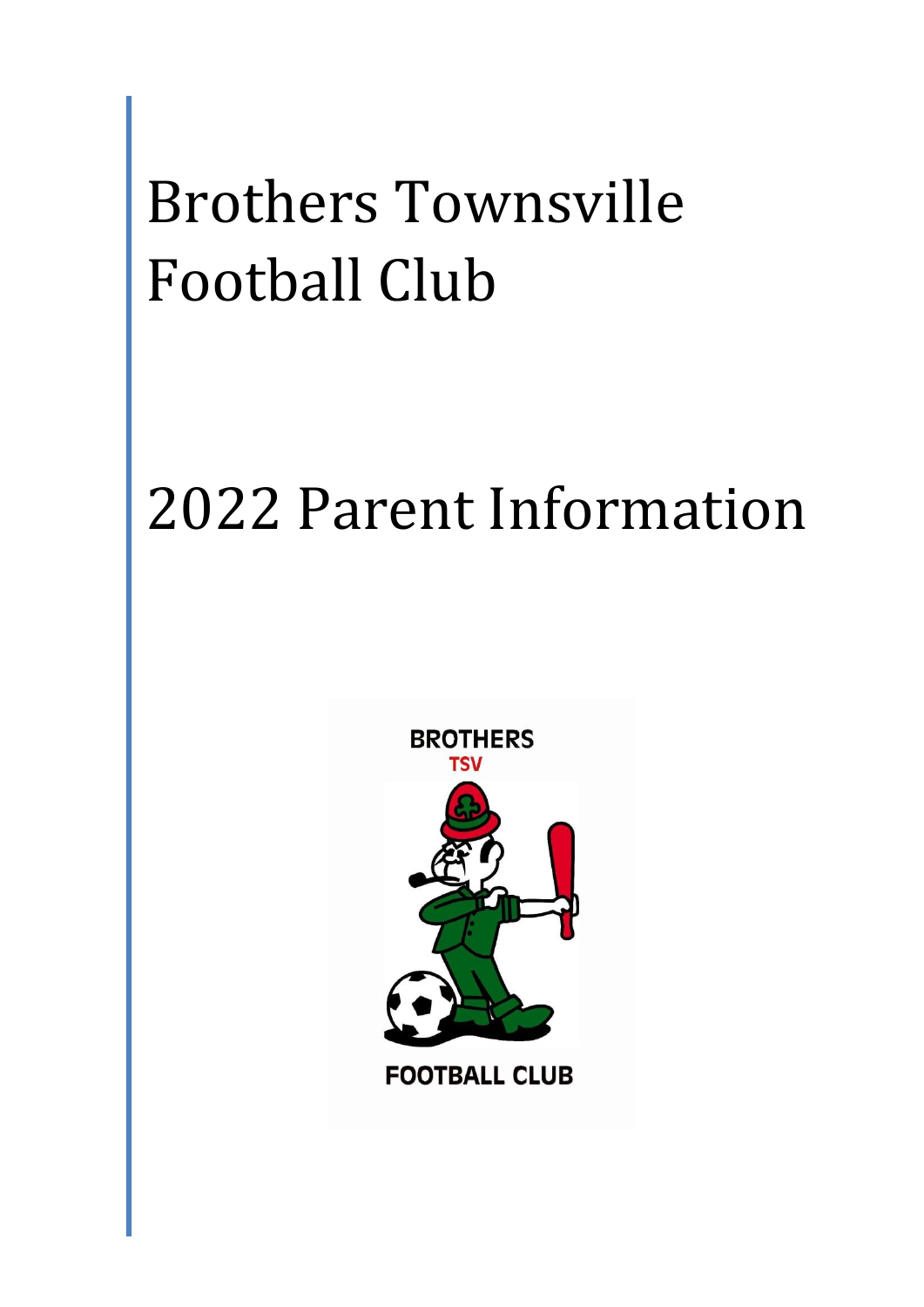# Contents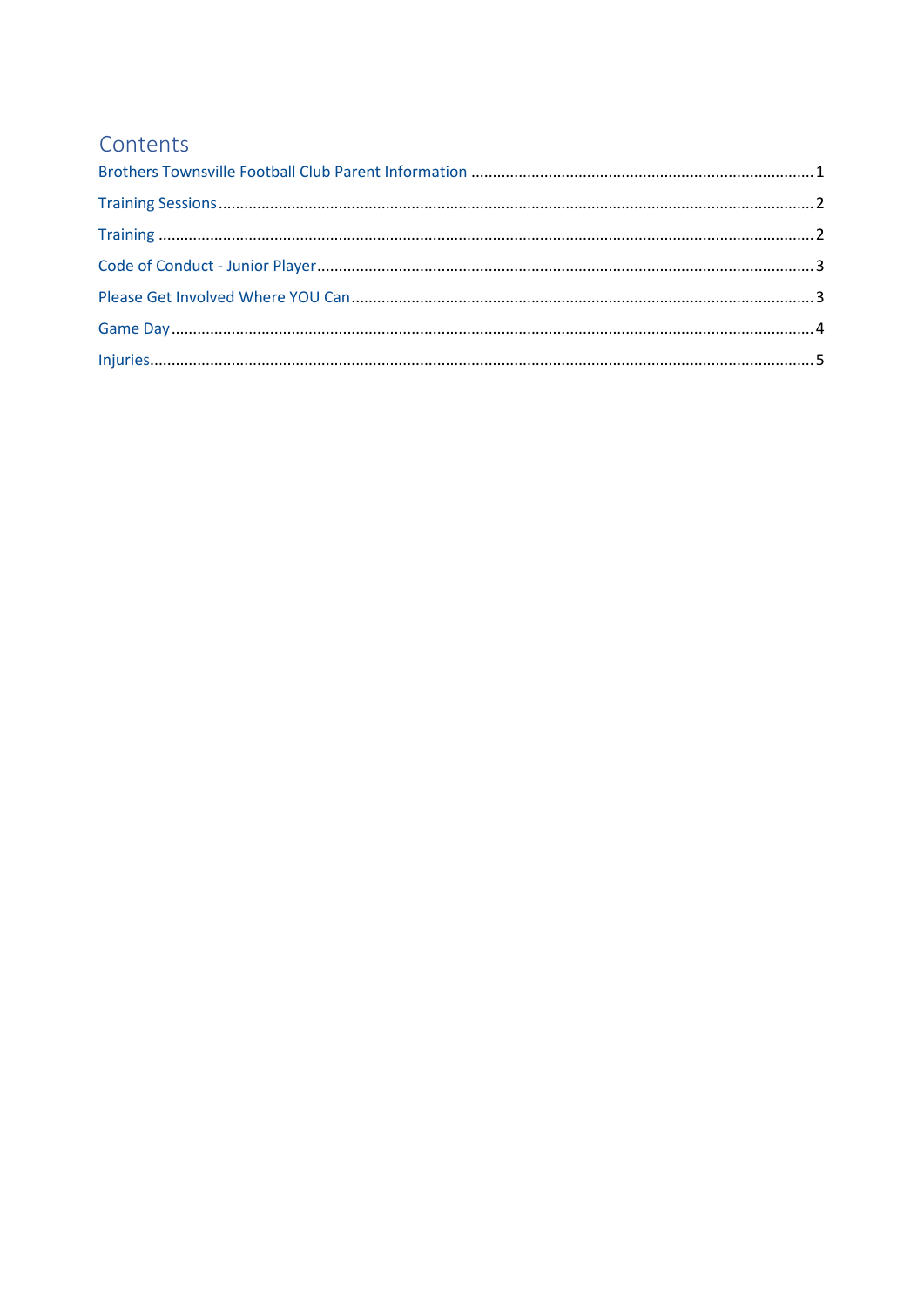# <span id="page-2-0"></span>Brothers Townsville Football Club Parent Information

Thank you for choosing to be involved with Brothers Football Club.

At Brothers FC we aim to develop Footballers in an enjoyable structured environment and to this end we provide the following information for the upcoming season.

If you are returning to this club for this season, welcome back, if you are new to the club welcome.

As a club we are here to support you, your child and their team, so if you require assistance or would like to provide feedback, please do not hesitate to contact any one of the senior coaching staff or committee members listed below.

Again, thank you for choosing Brothers Football Club, we hope you have an enjoyable and rewarding season.

We also recommend visiting our website to keep abreast of current events within Brothers and Townsville Football www.brotherstownsvillefc.com.

### Code of Conduct - Parent

As a True Sport, I am a positive role model for my child, all participants and spectators. I agree to act with respect towards all those I encounter through sport. This means I will:

- respect others and treat them with dignity, regardless of their gender, ability,
- ethnicity or religion;
- appreciate that the majority of coaches and officials are dedicated volunteers
- who have given up their time to serve my family and community;
- commit to supporting them through encouragement and positive feedback
- celebrate personal growth and fun as much as winning and support all participants, regardless of skill level;
- respect the skills, decision-making and judgement of coaches, officials, other
- volunteers and participants;
- honour the spirit of the sport and prioritise the safety and welfare of all
- participants, including athletes, officials, coaches, spectators and volunteers;
- be a positive example and promote good sportsmanship by:
	- \* having zero tolerance of comments or behaviours which are abusive, offensive, racist, sexist or otherwise demeaning to others
	- \* taking responsibility for my speech, actions and behaviour
	- promoting enjoyment of the game and advocating against abuse of alcohol and performance enhancing and illegal drug use.

I accept Brothers TSV FC Inc. rules, policies and procedures governing events and competitions in which my child participates. I comply with the reasonable requests of Brothers TSV FC Inc.

I agree to abide by the Brothers TSV FC Inc. Code of Ethics for Parents provided above.

I acknowledge the Brothers TSV FC Inc. may take disciplinary action if I breach the Code of Ethics.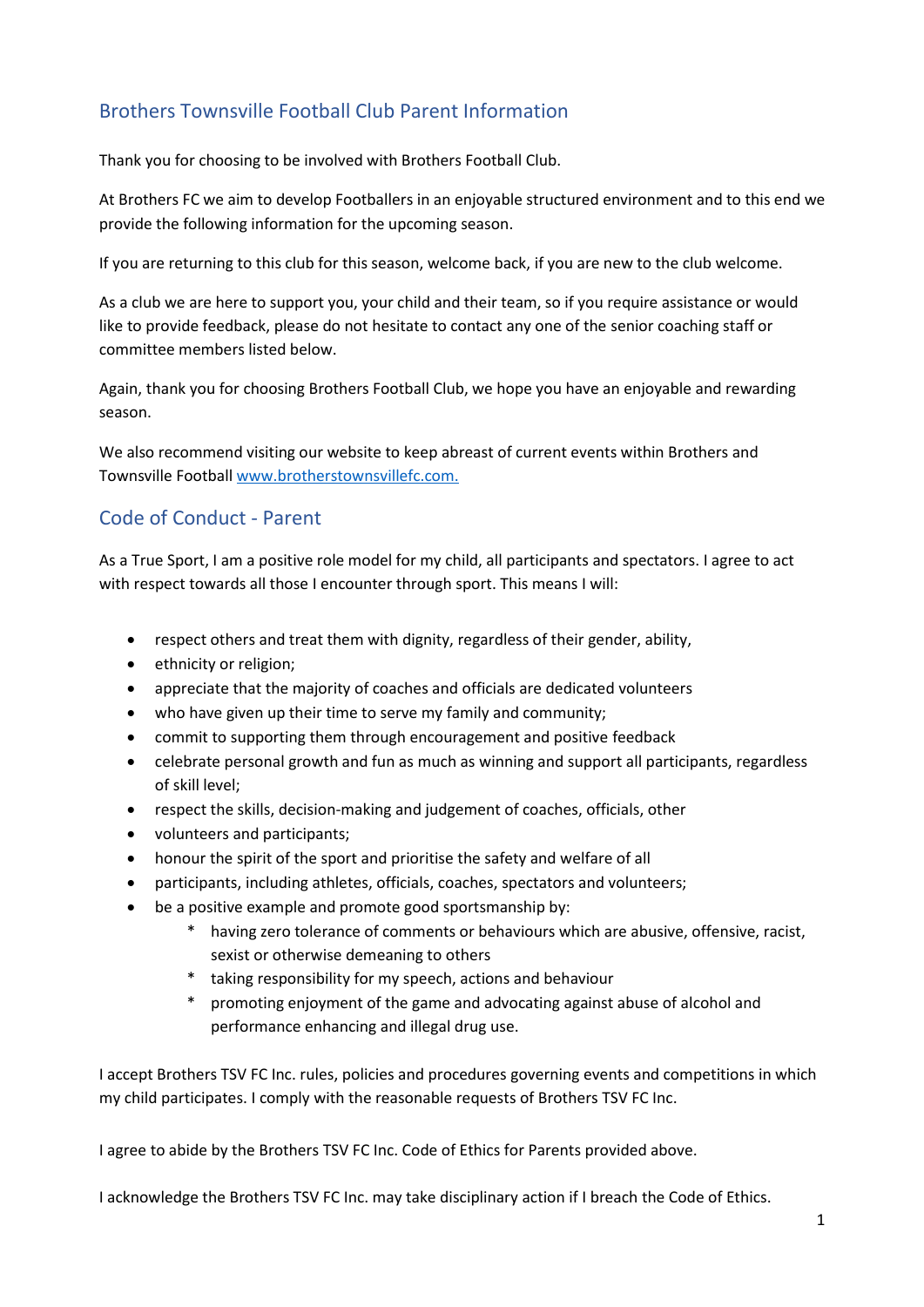# <span id="page-3-0"></span>Training Sessions

This is the most important aspect of your child's development.

The support and encouragement that you provide to coaching staff and all players within the team will ensure your child's personal development as a footballer as well as developing a love for the game that will see them continue playing our sport through to a senior or representative level.

Brother's senior coaching staff will be working with your team's coach focussing primarily on the development of players using the current philosophy of FFA (Football Federation Australia) centred on the development of 4 key aspects of play;

- 1. Striking the ball (passing/shooting)
- 2. Running with the ball (dribbling)
- 3. First touch (controlling the ball with all parts of the body)
- 4. One on one (tackling an opponent/dribbling past an opponent)

Academy & senior coaches are working directly with all coaches around our playing philosophy, we ask that you encourage all players within the team however also request that you leave the coaching to the coach. In this way players are receiving a consistent message throughout the club that will see their technical ability advance throughout the season.

#### <span id="page-3-1"></span>**Training**

- 1. For age groups up to under 11 should train at least once a week. For competitive age groups, twice a week training sessions are mandatory. One of these sessions can be replaced by the Academy of Excellence sessions on Fridays. Note that we do not permit teams to train more than three times a week.
- 2. **Be on time.** The more time your coach spends with your child and the more times your child kicks a ball, the faster they will develop.
- 3. **Train the way you play**. Players should train in their correct gear, football boots/sandshoes and shin pads are to be encouraged at all times. This is a contact sport and players will receive unintentional bumps and kicks so correct gear is a must. At Brothers we encourage plenty of sunscreen, but **do not** recommend hats while playing or training as this can cause safety issues for both the player and opponents.
- 4. **Encouragement and plenty of it**. Players will develop at different times and levels throughout the season. Be patient and encourage players to develop in their own time. Some players will develop skills quite quickly; others may develop later in the season. Remember that all players are there to try their best; the emphasis is to be on player development.
- 5. Please note there will be times throughout the season when the Academy and Senior Coaches will join in on your sessions. This is to assist with the development of coaches as well as players. They have a bulk of experience in both playing and coaching so please ask for assistance or advice as required.
- 6. For first time players there may be nerves or possibly an early unwillingness to join in. Please don't be discouraged by this. We see this each and every season, your child will soon learn the fun that Football has to offer and will be participating in no time. In fact, a previous premier league coach's son did not join in for the first month of Football, he has since played representative Football for Townsville.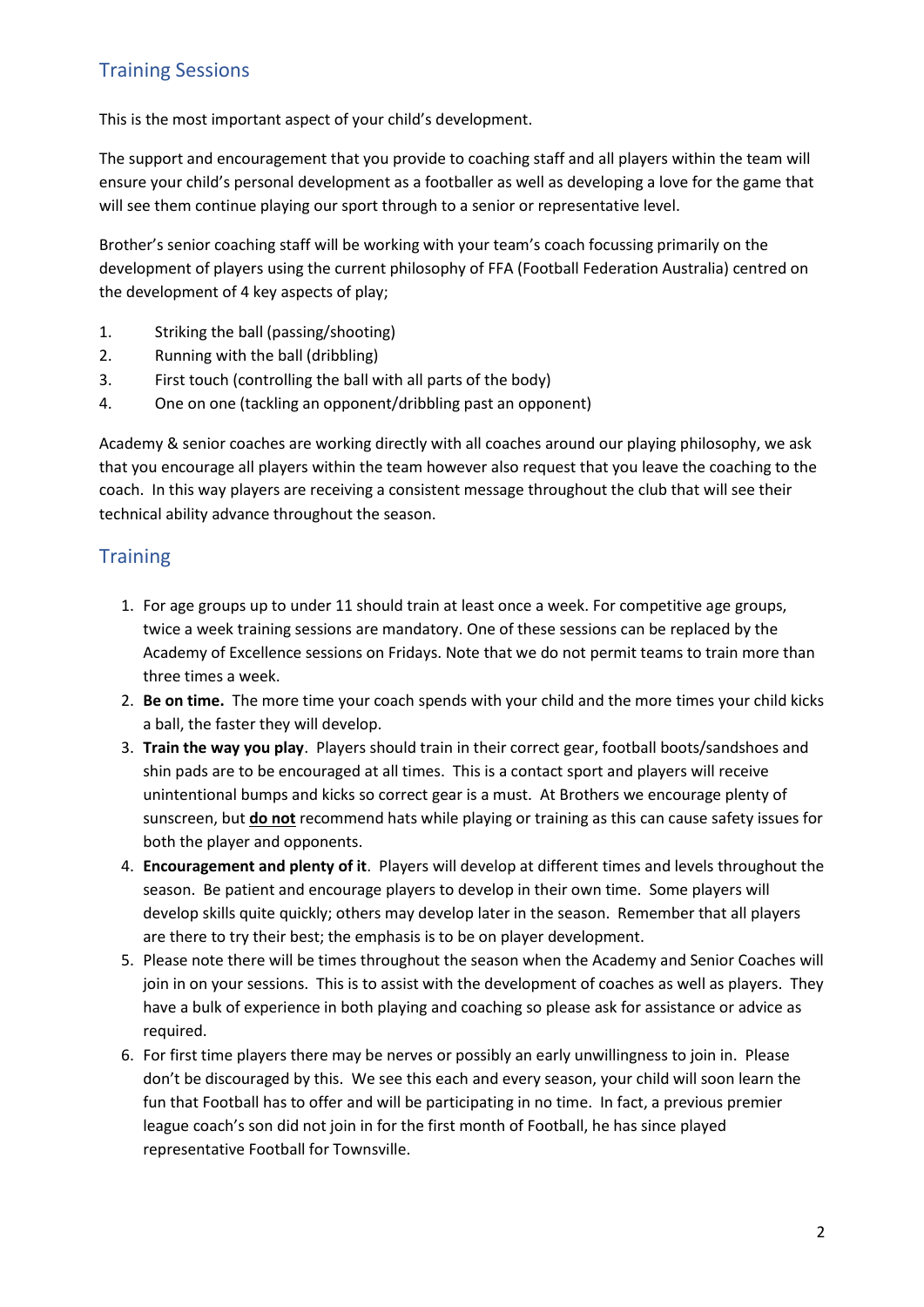7. **Unruly players.** We hope this does not occur, but from time to time there may be players within your team or even your own child that disrupt training. Brothers Fc understand that sometimes players are not having the best of days. Please remember that while every effort should be made to encourage the player to contribute to the training session and not disrupt others, the coach is there to coach not parent or discipline a player. To this end any player deemed to be disruptive during a training session may be asked by the coach or manager to leave the training session and will be sent to their parent. In this way the players who are active in the training can continue to develop.

In the absence of a parent at training your manager may be able to assist with the player. The player will be asked to re-join the session so long as the correct behaviour is then displayed. If issues arise, please refer to the committee.

8. **Code of Conduct.** In registering to play football, you have agreed to our Code of Conduct which is to be adhered to at all times, a copy has been attached for your reference.

# <span id="page-4-0"></span>Code of Conduct - Junior Player

As a Brothers TSV Football Club Inc. player I represent my team and my sport. This means other people, such as my teammates and/or younger players look up to me to set a good example.

I am committed to this sport by:

- Respecting others and treating them with dignity, regardless of their gender, ability, ethnicity or religion.
- Celebrating personal growth and the love of the game as much as winning.
- Supporting all participants, including athletes, coaches, officials, regardless of skill level.
- Honouring the spirit of the sport, playing by the rules and prioritising the safety and welfare of all participants.
- Acting with fairness and integrity in the pursuit of sport excellence, advocating against the use of alcohol and performance enhancing and illegal drugs.
- Accepting responsibility for all my speech, actions and behaviour.
- Treating other participants as I would like to be treated.

I accept Brothers TSV FC Inc. rules, policies and procedures governing events and competitions in which I participate. I comply with the reasonable requests of Brothers TSV FC Inc. and accept that I am a champion for football and Brothers TSV FC Inc. I understand sport is for fun and personal growth and each person should be treated with respect. I agree to abide by the Brothers TSV FC Inc. Code of Conduct for Players provided above. I acknowledge that Brothers TSV FC Inc. may notify the Townsville Football Association and take action if I breach the Code of Conduct.

### <span id="page-4-1"></span>Please Get Involved Where YOU Can

Our club is run by volunteers who have a passion for the sport. Our committee members, managers and coaching staff do not receive remuneration.

We understand that not everyone can coach or manage, however assisting with working bees or perhaps the canteen every now and again will be greatly appreciated.

Remember we are here to assist, if you need help with any aspect of the game just ask.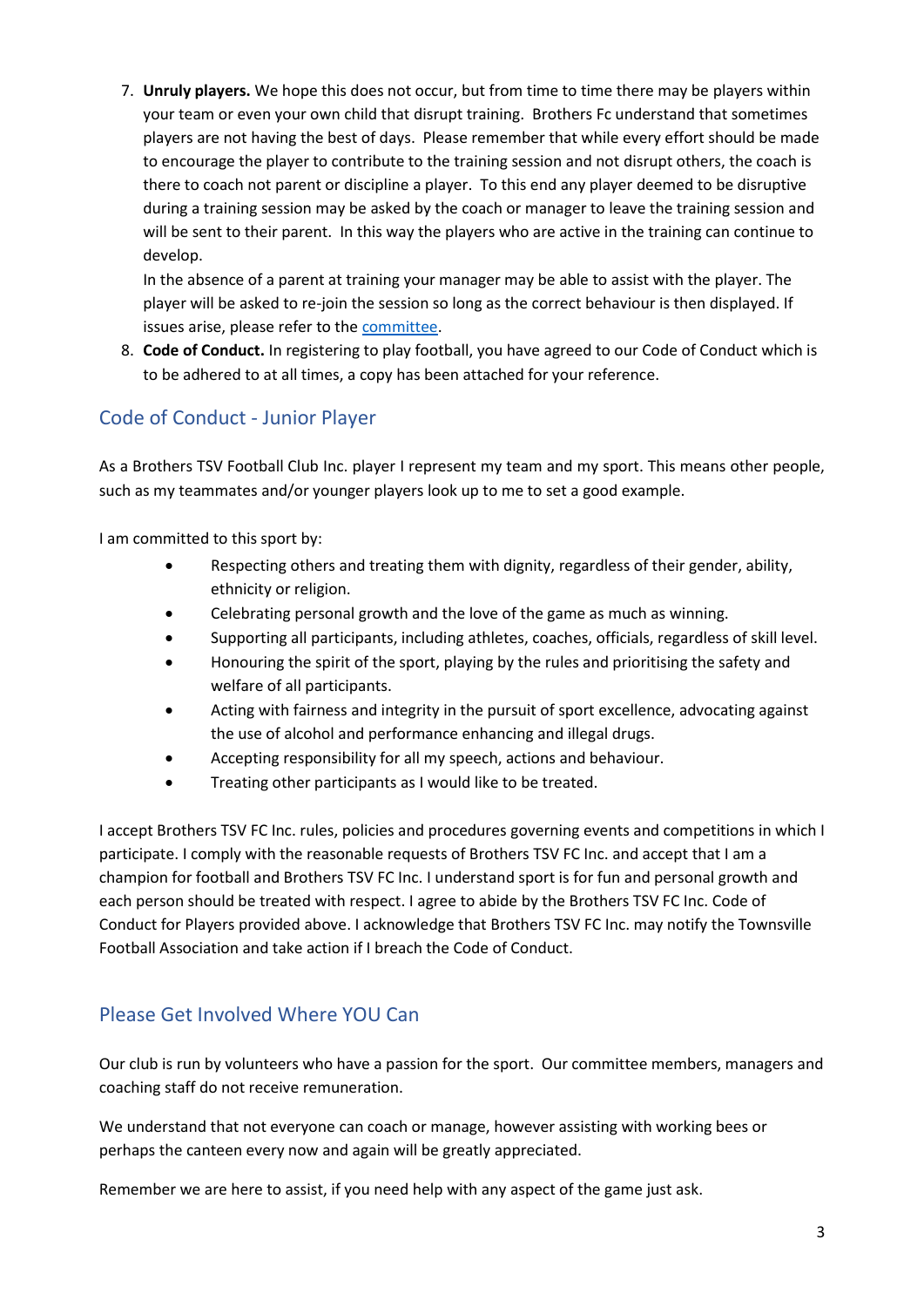### Manager

A manger is an essential part of any team and is necessary to assist with communication and organisation of a team, thereby leaving the coach free to develop players.

We ask that you direct all team enquiries to the manager, if you need to speak with the coach, we request that you wait until the training session or game is complete.

## <span id="page-5-0"></span>Game Day

1. **Be on Time** Please arrive at the game at the time requested by your coach. It is difficult to organise a team when several of the players are missing with only minutes to go until the game commences. Football is a team sport, and you are letting your team and coach down when you are late for the game. If you know you will have difficulties arriving on time speak to your team and see if a solution can be found.

If your child is unable to make the game due to sickness etc, please notify your coach and manager **at the earliest opportunity** if your child is not able to play (or train) for any reason (injury, illness, trips away etc) to give them time to find a substitute player if required.

2. **Rules** Be familiar with the rules as these vary between age groups. Brothers will have supplied your team's officials with a copy of the seasons playing rules, if you would like a copy or require clarification on any aspect of the game, please ask or refer to our website.

3. **Remember correct playing equipment**. Please check that your child has all required gear as this will avoid tears on game day. Football boots, shin guards, plenty of water and sunscreen are a must. We **do not** recommend wearing a hat on game day as this causes safety issues.

4. **Encouragement** Brothers Football Club at a junior level is about player development. While the ultimate goal in any game is to win, at Brothers our focus is teaching our players how to win in the right fashion; not a win at any cost approach. Through focussing on technique, teaching our players how to play the game and focussing on individual growth in a fun coaching environment, results will take care of themselves. Players are doing their best and still developing in our game. Please encourage all players participating in the game including the opposition. We also ask that you be respectful to all officials.

5. **Substitutes.** Throughout the season your child will at certain stages throughout the game be substituted. This is an important development aspect for your child, as it will assist with reducing player fatigue; it also allows the coach the opportunity to discuss aspects of the game prior to your child returning to the field.

6. **Half Time.** Half time is for the players and the coach. Parents may encourage their kids at this time, please though ensure that this does not detract from the coach's role in providing instruction and encouragement. If you have a half time snack, be aware that this may become the main focus and the players may not listen to your coach's instructions, in this regard timing is everything, either allow the coach to discuss the game with players and then let them have their snack, or vice versa.

7. **Sportsmanship.** At the conclusion of the game ensure you and your team thank the opposition and congratulate them on their performance.